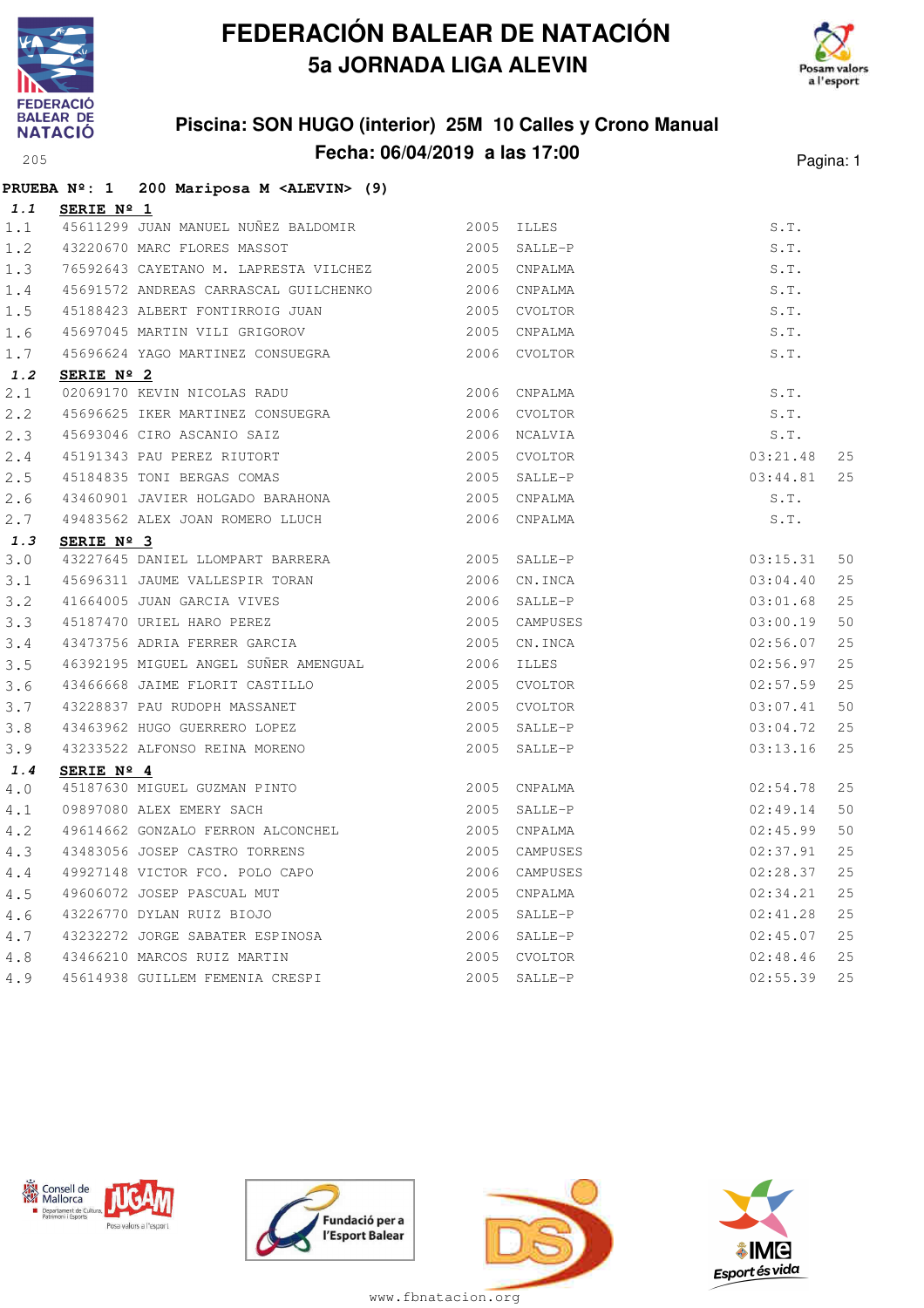

**PRUEBA Nº: 2 800 Libres F <ALEVIN> (29)**

## **FEDERACIÓN BALEAR DE NATACIÓN 5a JORNADA LIGA ALEVIN**



### **Piscina: SON HUGO (interior) 25M 10 Calles y Crono Manual Fecha: 06/04/2019 a las 17:00**<sup>205</sup> Pagina: 2

| 2.1   | SERIE $N^{\circ}$ 5                                       |      |               |          |    |
|-------|-----------------------------------------------------------|------|---------------|----------|----|
| $5.0$ |                                                           |      |               | S.T.     |    |
| 5.1   |                                                           |      |               | S.T.     |    |
| 5.2   | 46389239 LEYRE LUMBRERAS ROJO 2006 SALLE-P                |      |               | S.T.     |    |
| 5.3   | 46392122 SANDRA CASTELL CORTES                            |      | 2007 MASTBAL  | S.T.     |    |
| 5.4   | 09690446 LUNA CHIMA<br>2007                               |      | CAMPUSES      | S.T.     |    |
| 5.5   | 43476920 LUCIA DEL VALLE MARIN 2007                       |      | CAMPUSES      | S.T.     |    |
| 5.6   |                                                           |      |               | S.T.     |    |
| 5.7   |                                                           |      | 2007 SALLE-P  | S.T.     |    |
| 5.8   | 41664764 NEUS QUETGLAS CARBONELL 2006 NCALVIA             |      |               | S.T.     |    |
| 2.2   | SERIE Nº 6                                                |      |               |          |    |
| 6.0   | 41692085 ARIADNA REUS SANS 2007 CN.INCA                   |      |               | S.T.     |    |
| 6.1   | 43482680 CRISTINA CIFRE GARCIA 2006 BOCCHORIS             |      |               | S.T.     |    |
| 6.2   | 41664006 MARIA BELEN GARCÍA VIVES 2007 SALLE-P            |      |               | 13:07.01 | 25 |
| 6.3   | 08768907 ESTER DANAIL ANDREEVA BGRTODOROVA 2006 CVOLTOR   |      |               | 12:39.09 | 25 |
| 6.4   |                                                           |      |               | 12:30.05 | 25 |
| 6.5   |                                                           |      |               | 12:37.84 | 25 |
| 6.6   | 45697326 AINA GONZALEZ CAPLLONCH 2007 SALLE-P             |      |               | 12:47.06 | 25 |
| 6.7   | 45185729 MIREIA VANRELL MENENDEZ 2007 CNPALMA             |      | 14:02.71      |          | 25 |
| 6.8   | 49610021 NEREA PEREZ PEREZ 2006 CN.INCA                   |      |               | S.T.     |    |
| 6.9   | 43465336 LAIA Mª DE LA CRUZ GUTIERREZ 2006 MASTBAL        |      |               | S.T.     |    |
| 2.3   | SERIE $N^{\circ}$ 7                                       |      |               |          |    |
| 7.0   | 41618710 PAULA E. REHKUGLER TOLEDO 2007 FELANITX 12:13.62 |      |               |          | 25 |
| 7.1   | 08827327 ANNA GENOVA RADEVA 2007 CNPALMA                  |      |               | 12:02.96 | 25 |
| 7.2   | 41659557 MARGALIDA CERDA MANRESA 2007 FELANITX            |      |               | 12:00.20 | 25 |
| 7.3   | 43473466 CLAUDIA GELABERT RUBIO                           |      | 2007 CNPALMA  | 11:52.12 | 25 |
| 7.4   | 49923806 MARIONA MANRESA MALBERTI 2006 SALLE-P            |      |               | 11:46.10 | 25 |
| 7.5   | 49925383 MARTA SANDIN POLO 2007 SALLE-P                   |      |               | 11:48.61 | 25 |
| 7.6   | 43474950 NOA MARTINEZ COUSELO<br>2006 CVOLTOR             |      |               | 12:10.26 | 50 |
| 7.7   | 46393213 MARTA ROSSELLO GARCIA                            |      | 2007 CNPALMA  | 12:00.32 | 25 |
| 7.8   | 45697330 MARIA DE LLUCH GONZALEZ CAPLLONCH 2007 SALLE-P   |      |               | 12:03.43 | 25 |
| 7.9   |                                                           |      |               | 12:21.54 | 25 |
| 2.4   | SERIE Nº 8                                                |      |               |          |    |
| 8.0   |                                                           |      | $11:37.07$ 25 |          |    |
| 8.1   | 43466031 JULIA MARIANO VALDES                             |      | 2006 SALLE-P  | 11:26.93 | 25 |
| 8.2   | 49481006 LUCIA MOYA JIMENEZ                               | 2007 | NCALVIA       | 11:25.71 | 25 |
| 8.3   | 45189548 MARTA SERRA REGAL                                | 2007 | CN.INCA       | 11:18.37 | 25 |
| 8.4   | 46388014 AINA THOMAS TABERNER                             | 2006 | CNPALMA       | 11:13.29 | 25 |
| 8.5   | 43470221 ADELA GARRIDO MORENO                             | 2006 | CNPALMA       | 11:27.28 | 50 |
| 8.6   | 43479700 AGNES MAYOL SERRA                                | 2007 | SALLE-P       | 11:21.12 | 25 |
| 8.7   | 43232139 AINA BELTRAN AMOEDO                              | 2006 | CN.INCA       | 11:25.89 | 25 |
| 8.8   | 45614949 JULIA MOREY REBASSA                              | 2006 | SALLE-P       | 11:28.37 | 25 |
| 8.9   | 49481148 EMMA FRAGA MORRONDO                              | 2007 | SALLE-P       | 11:37.34 | 25 |







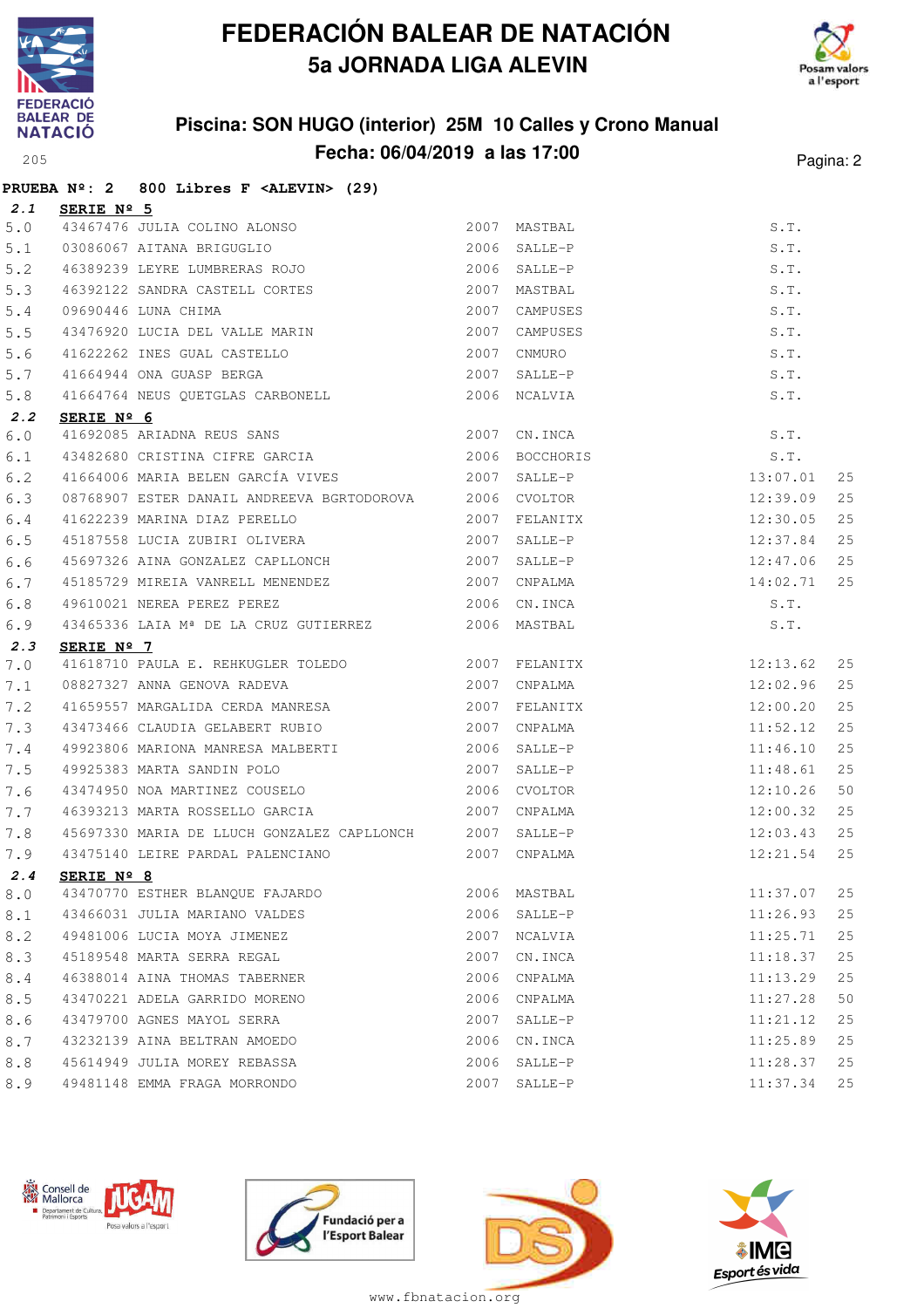

## **FEDERACIÓN BALEAR DE NATACIÓN 5a JORNADA LIGA ALEVIN**



### **Piscina: SON HUGO (interior) 25M 10 Calles y Crono Manual Fecha: 06/04/2019 a las 17:00**<sup>205</sup> Pagina: 3

|      |                      | PRUEBA Nº: 2 800 Libres F <alevin> (29)</alevin>                                                                                                                                                                                       |      |                                 |          |    |
|------|----------------------|----------------------------------------------------------------------------------------------------------------------------------------------------------------------------------------------------------------------------------------|------|---------------------------------|----------|----|
|      | 2.5 SERIE Nº 9       |                                                                                                                                                                                                                                        |      |                                 |          |    |
| 9.0  |                      | 41709410 MARTA JULIA MARTORELL 2007 FELANITX 11:06.16<br>43479539 PATRICIA TORVISO QUIROZ 2007 CN.INCA 11:03.83<br>49868937 CARLA LLABRES PEDRET 2006 SALLE-P 10:32.96<br>01579553 ESTELLA LLUM TONRATH 2007 CAMPUSES 10:26.40<br>4347 |      |                                 |          | 25 |
| 9.1  |                      |                                                                                                                                                                                                                                        |      |                                 |          | 25 |
| 9.2  |                      |                                                                                                                                                                                                                                        |      |                                 |          | 25 |
| 9.3  |                      |                                                                                                                                                                                                                                        |      |                                 |          | 25 |
| 9.4  |                      |                                                                                                                                                                                                                                        |      |                                 |          | 50 |
| 9.5  |                      |                                                                                                                                                                                                                                        |      |                                 |          | 25 |
| 9.6  |                      | 45189605 MARINA PONS RAMON 1999 1999 1999 2006 CNPALMA<br>41622760 ANGELS MARTI GINARD 1999 2006 ES.ARTA                                                                                                                               |      |                                 | 10:32.14 | 25 |
| 9.7  |                      |                                                                                                                                                                                                                                        |      |                                 | 10:52.31 | 25 |
| 9.8  |                      |                                                                                                                                                                                                                                        |      |                                 | 11:04.91 | 25 |
| 9.9  |                      | 41022700 ANGLEE TERRIT SERIES<br>43467319 MAR VELASCO ROCHON 12007 CAMPUSES<br>45692762 ANGELA BUSQUETS NAVARRO 12006 CNPALMA                                                                                                          |      |                                 | 11:10.56 | 25 |
|      |                      | PRUEBA Nº: 3 200 Braza M <alevin> (15)</alevin>                                                                                                                                                                                        |      |                                 |          |    |
| 3.1  | SERIE Nº 10          |                                                                                                                                                                                                                                        |      |                                 |          |    |
|      |                      | 10.1 76592643 CAYETANO M. LAPRESTA VILCHEZ 2005 CNPALMA                                                                                                                                                                                |      |                                 | S.T.     |    |
| 10.2 |                      |                                                                                                                                                                                                                                        |      |                                 | S.T.     |    |
| 10.3 |                      | 09379003 MARK SANTIAGO FLOREA 2005 CNPALMA                                                                                                                                                                                             |      |                                 | S.T.     |    |
| 10.4 |                      | 43478991 JOAN CORRAL TARRAGA 2005 SALLE-P                                                                                                                                                                                              |      |                                 | S.T.     |    |
| 10.5 |                      |                                                                                                                                                                                                                                        |      |                                 | S.T.     |    |
| 10.6 |                      |                                                                                                                                                                                                                                        |      |                                 | S.T.     |    |
| 10.7 |                      | 00483703 DILAN SIMON ROMERO SANCHEZ 2006 CNPALMA                                                                                                                                                                                       |      |                                 | S.T.     |    |
| 3.2  | SERIE Nº 11          |                                                                                                                                                                                                                                        |      |                                 |          |    |
| 11.1 |                      | <b>SERIE Nº II</b><br>43227645 DANIEL LLOMPART BARRERA (2005 SALLE-P                                                                                                                                                                   |      |                                 | S.T.     |    |
| 11.2 |                      |                                                                                                                                                                                                                                        |      |                                 | S.T.     |    |
| 11.3 |                      | 45610144 JOAN MIQUEL NIETO CALDENTEY 2006 CNPALMA                                                                                                                                                                                      |      |                                 | S.T.     |    |
| 11.4 |                      | 43220670 MARC FLORES MASSOT 2005 SALLE-P                                                                                                                                                                                               |      |                                 | S.T.     |    |
| 11.5 |                      | 45185607 LLUIS VICENS BUJOSA 2005 CNPALMA                                                                                                                                                                                              |      |                                 | S.T.     |    |
| 11.6 |                      | 45372910 FRANCESC SOLIVELLAS RIPOLL 2006 CN.INCA                                                                                                                                                                                       |      |                                 | S.T.     |    |
| 11.7 |                      | 49605681 VALENTIN ASERMOZ HERRERA 2005 CVOLTOR                                                                                                                                                                                         |      |                                 | S.T.     |    |
| 3.3  | SERIE $N^{\circ}$ 12 |                                                                                                                                                                                                                                        |      |                                 |          |    |
| 12.0 |                      |                                                                                                                                                                                                                                        |      |                                 |          |    |
|      |                      |                                                                                                                                                                                                                                        |      |                                 |          |    |
|      |                      | 12.1 41619398 DANIEL SERVERA GODOY 2006 ES.ARTA<br>12.2 49927148 VICTOR FCO. POLO CAPO 2006 CAMPUSES<br>12.3 45612184 IVAN FERNANDEZ ROZALEN 2006 CVOLTOR                                                                              |      |                                 |          |    |
|      |                      |                                                                                                                                                                                                                                        |      | S.T.<br>S.T.<br>S.T.<br>03:59.2 | 03:59.23 | 25 |
| 12.4 |                      | 43459771 PEDRO JUAN PINO GARCIA                                                                                                                                                                                                        | 2006 | MASTBAL                         | 03:40.01 | 25 |
| 12.5 |                      | 43461584 PAU SOCIAS ROIG                                                                                                                                                                                                               | 2006 | CVOLTOR                         | 03:41.39 | 25 |
| 12.6 |                      | 49609494 JOAQUIN RODRIGUEZ MENDEZ                                                                                                                                                                                                      |      | 2006 NCALVIA                    | 04:06.81 | 25 |
| 12.7 |                      | 49483562 ALEX JOAN ROMERO LLUCH                                                                                                                                                                                                        | 2006 | CNPALMA                         | S.T.     |    |
| 12.8 |                      | 41623479 ANDREU APARICIO TERRAZAS                                                                                                                                                                                                      | 2006 | CN.INCA                         | S.T.     |    |
| 12.9 |                      | 43463842 ALVARO GARCIA BAZAN                                                                                                                                                                                                           | 2006 | CNPALMA                         | S.T.     |    |







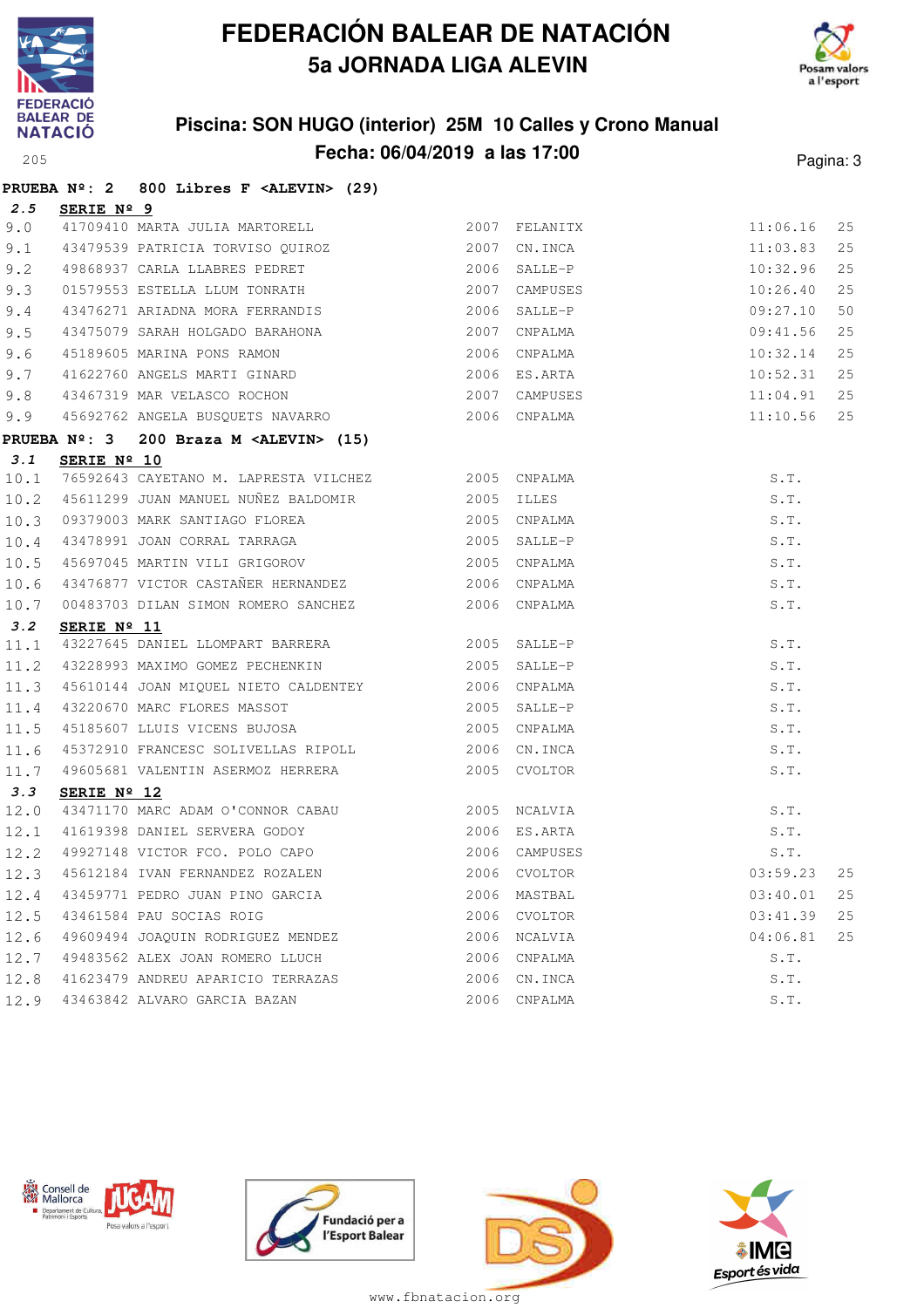

**PRUEBA Nº: 3 200 Braza M <ALEVIN> (15)**

## **FEDERACIÓN BALEAR DE NATACIÓN 5a JORNADA LIGA ALEVIN**



### **Piscina: SON HUGO (interior) 25M 10 Calles y Crono Manual Fecha: 06/04/2019 a las 17:00**<sup>205</sup> Pagina: 4

| 3.4          | SERIE Nº 13                                                                                                                                                                  |      |                                               |    |
|--------------|------------------------------------------------------------------------------------------------------------------------------------------------------------------------------|------|-----------------------------------------------|----|
| 13.0         | 43466668 JAIME FLORIT CASTILLO 2005 CVOLTOR                                                                                                                                  |      | 03:32.65                                      | 25 |
| 13.1         | 2006 CNPALMA<br>02069170 KEVIN NICOLAS RADU                                                                                                                                  |      | 03:30.48                                      | 25 |
| 13.2         | 46392195 MIGUEL ANGEL SUÑER AMENGUAL 2006 ILLES                                                                                                                              |      | 03:22.45                                      | 25 |
| 13.3         | 49607808 MIQUEL RIBOT MORELL 2005 NCALVIA                                                                                                                                    |      | 03:19.68                                      | 25 |
| 13.4         | 45691572 ANDREAS CARRASCAL GUILCHENKO 2006 CNPALMA                                                                                                                           |      | 03:18.53                                      | 25 |
| 13.5         |                                                                                                                                                                              |      | 03:19.03                                      | 25 |
| 13.6         | 43233522 ALFONSO REINA MORENO<br>43473869 JAVIER LOPEZ GUILLEN<br>43226770 DYLAN RUIZ BIOJO<br>41664334 MARC TOMAS MORCILLO<br>41664334 MARC TOMAS MORCILLO<br>42006 CVOLTOR |      | 03:21.40                                      | 25 |
| 13.7         |                                                                                                                                                                              |      | 03:27.03                                      | 25 |
| 13.8         |                                                                                                                                                                              |      | 03:32.60                                      | 25 |
|              | 13.9 41622476 ALBERT ADROVER VICENS 2005 ES.ARTA                                                                                                                             |      | 03:35.28                                      | 25 |
| 3.5          | SERIE $N^{\circ}$ 14                                                                                                                                                         |      |                                               |    |
|              |                                                                                                                                                                              |      | 03:18.13                                      | 25 |
|              | 14.0 45370659 ALEJANDRO GOMEZ MILLAN 2005 CAMPUSES<br>14.1 43483056 JOSEP CASTRO TORRENS 2005 CAMPUSES<br>14.2 43466210 MARCOS RUIZ MARTIN 2005 CVOLTOR                      |      | 03:17.62                                      | 25 |
|              |                                                                                                                                                                              |      | 03:12.88                                      | 25 |
| 14.3         | 43232272 JORGE SABATER ESPINOSA (2006) SALLE-P<br>19897080 ALEX EMERY SACH (2005) SALLE-P<br>1987470 URIEL HARO PEREZ (2005) CAMPUSES                                        |      | 03:10.81                                      | 25 |
| 14.4         |                                                                                                                                                                              |      | 03:09.58                                      | 25 |
| 14.5         | 45187470 URIEL HARO PEREZ                                                                                                                                                    |      | 03:09.95                                      | 25 |
| 14.6         |                                                                                                                                                                              |      | 03:11.23                                      | 25 |
|              | 14.7 45184835 TONI BERGAS COMAS                                                                                                                                              |      | 03:16.29                                      | 25 |
| 14.8         |                                                                                                                                                                              |      | 03:17.67                                      | 25 |
|              | 14.9 45188423 ALBERT FONTIRROIG JUAN 2005 CVOLTOR                                                                                                                            |      | 03:18.43                                      | 25 |
|              |                                                                                                                                                                              |      |                                               |    |
| 3.6          | SERIE $N^{\circ}$ 15                                                                                                                                                         |      |                                               |    |
| 15.0         | 43463962 HUGO GUERRERO LOPEZ 2005 SALLE-P                                                                                                                                    |      | 03:06.23                                      | 25 |
| 15.1         |                                                                                                                                                                              |      | 03:01.78                                      | 25 |
| 15.2         |                                                                                                                                                                              |      | 02:59.82                                      | 25 |
| 15.3         |                                                                                                                                                                              |      | 02:53.93                                      | 25 |
| 15.4         | 45614938 GUILLEM FEMENIA CRESPI 2005 SALLE-P                                                                                                                                 |      | 02:46.62                                      | 25 |
| 15.5         | 49614662 GONZALO FERRON ALCONCHEL 2005 CNPALMA                                                                                                                               |      | 02:51.20                                      | 25 |
| 15.6         |                                                                                                                                                                              |      | 2006 CN.INCA<br>02:57.87                      | 25 |
| 15.7         | 45696311 JAUME VALLESPIR TORAN<br>43885565 ---<br>43225567 VICTOR GATTI TASCON 2005 NCALVIA                                                                                  |      | 03:00.45                                      | 25 |
| 15.8         | 41664005 JUAN GARCIA VIVES                                                                                                                                                   |      | 2006 SALLE-P<br>03:02.30                      | 25 |
|              | 15.9 43473756 ADRIA FERRER GARCIA                                                                                                                                            |      | 2005 CN.INCA<br>03:09.39                      | 25 |
|              | PRUEBA $N^{\circ}$ : 4 200 Braza F <alevin> (39)</alevin>                                                                                                                    |      |                                               |    |
| 4.1          | SERIE $N^{\circ}$ 16                                                                                                                                                         |      |                                               |    |
| 16.0         | 43475126 JULIETA LOPEZ DAMIGO                                                                                                                                                | 2006 | S.T.<br>CN.INCA                               |    |
| 16.1         | 41711682 GEMMA VALERA CASTELLANO                                                                                                                                             | 2007 | CNPALMA<br>S.T.                               |    |
| 16.2         | 49925383 MARTA SANDIN POLO                                                                                                                                                   | 2007 | S.T.<br>SALLE-P                               |    |
| 16.3         | 03086067 AITANA BRIGUGLIO                                                                                                                                                    | 2006 | S.T.<br>SALLE-P                               |    |
| 16.4         | 41692085 ARIADNA REUS SANS                                                                                                                                                   | 2007 | S.T.<br>CN.INCA                               |    |
| 16.5         | 08768907 ESTER DANAIL ANDREEVA BGRTODOROVA                                                                                                                                   |      | 2006 CVOLTOR<br>S.T.                          |    |
| 16.6         | 43467476 JULIA COLINO ALONSO                                                                                                                                                 |      | 2007 MASTBAL<br>S.T.                          |    |
| 16.7<br>16.8 | 49610021 NEREA PEREZ PEREZ<br>43465336 LAIA Mª DE LA CRUZ GUTIERREZ                                                                                                          |      | 2006 CN. INCA<br>S.T.<br>2006 MASTBAL<br>S.T. |    |







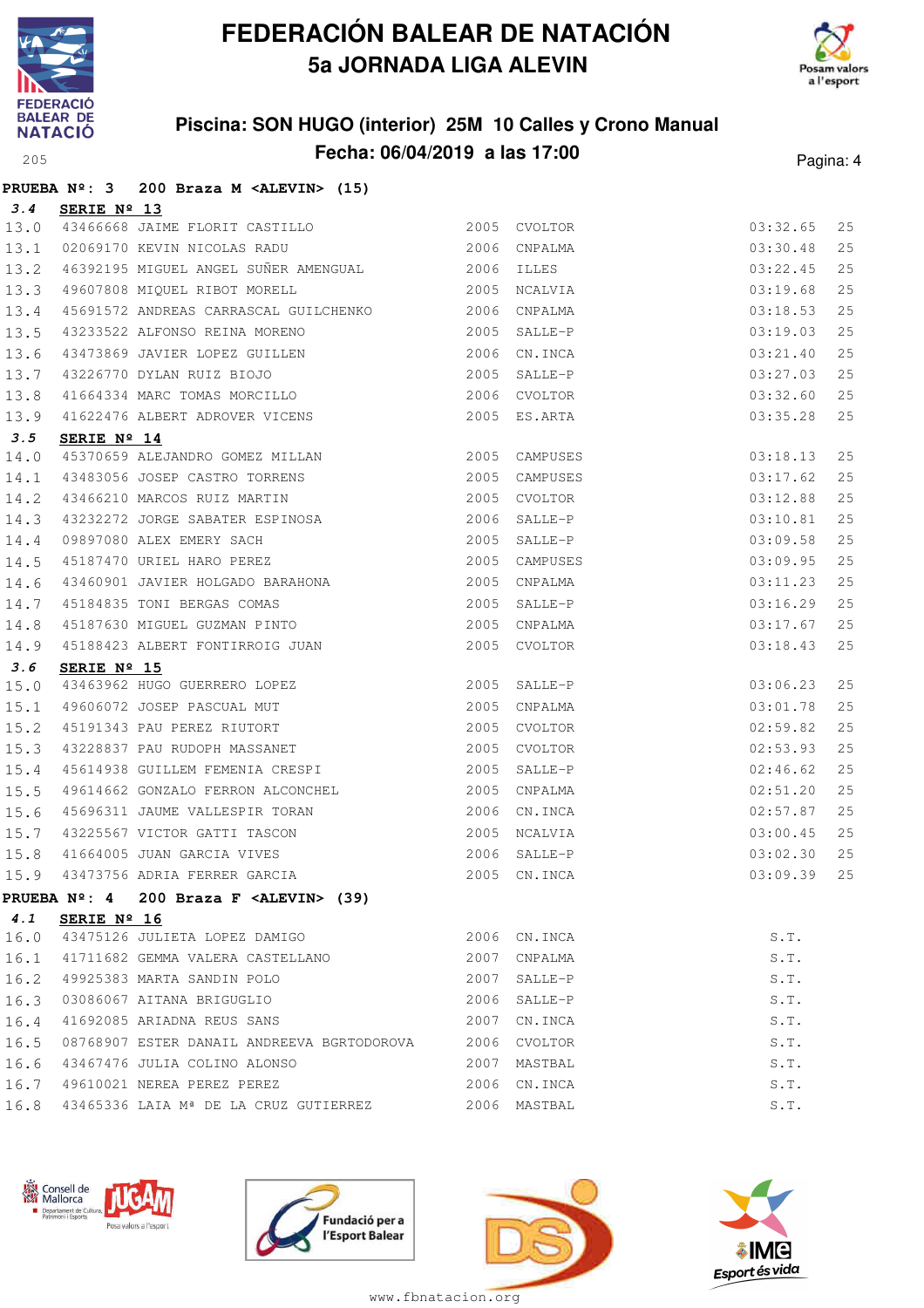

**PRUEBA Nº: 4 200 Braza F <ALEVIN> (39)**

## **FEDERACIÓN BALEAR DE NATACIÓN 5a JORNADA LIGA ALEVIN**



### **Piscina: SON HUGO (interior) 25M 10 Calles y Crono Manual Fecha: 06/04/2019 a las 17:00**<sup>205</sup> Pagina: 5

| 4.2  | SERIE Nº 17                                                                          |      |               |          |    |
|------|--------------------------------------------------------------------------------------|------|---------------|----------|----|
| 17.0 | 11622915 MARTA BORDOY CRUCERA<br>43479816 LUCIA MARTIN GINARD                        |      | 2006 ES.ARTA  | S.T.     |    |
| 17.1 |                                                                                      |      | 2007 CVOLTOR  | S.T.     |    |
| 17.2 | 43475140 LEIRE PARDAL PALENCIANO                                                     |      | 2007 CNPALMA  | S.T.     |    |
| 17.3 | 46392122 SANDRA CASTELL CORTES                                                       | 2007 | MASTBAL       | S.T.     |    |
| 17.4 | 41709410 MARTA JULIA MARTORELL                                                       |      | 2007 FELANITX | 04:11.97 | 25 |
| 17.5 | 41623005 MARINA MESTRE VILLAN                                                        |      | 2007 ES.ARTA  | 04:30.38 | 25 |
| 17.6 | 41664006 MARIA BELEN GARCÍA VIVES 2007                                               |      | SALLE-P       | S.T.     |    |
| 17.7 | 46389239 LEYRE LUMBRERAS ROJO                                                        | 2006 | SALLE-P       | S.T.     |    |
| 17.8 | 01579553 ESTELLA LLUM TONRATH                                                        |      | 2007 CAMPUSES | S.T.     |    |
| 17.9 | 41659557 MARGALIDA CERDA MANRESA                                                     |      | 2007 FELANITX | S.T.     |    |
| 4.3  | SERIE Nº 18                                                                          |      |               |          |    |
| 18.0 | 49923806 MARIONA MANRESA MALBERTI 49923806 SALLE-P                                   |      |               | 03:57.93 | 25 |
| 18.1 |                                                                                      |      |               | 03:53.34 | 25 |
| 18.2 | 45695490 MARIA VIVES BONILLA<br>42374837 CARLOTA MIRA BROWN 2007 ES.ARTA             |      |               | 03:50.54 | 25 |
| 18.3 | 43470770 ESTHER BLANQUE FAJARDO                                                      |      | 2006 MASTBAL  | 03:44.61 | 25 |
| 18.4 |                                                                                      | 2007 | FELANITX      | 03:43.69 | 25 |
| 18.5 |                                                                                      | 2007 | CAMPUSES      | 03:43.81 | 25 |
| 18.6 | 41622239 MARINA DIAZ PERELLO<br>09690446 LUNA CHIMA<br>45187558 LUCIA ZUBIRI OLIVERA | 2007 | SALLE-P       | 03:49.94 | 25 |
| 18.7 | 43476920 LUCIA DEL VALLE MARIN                                                       | 2007 | CAMPUSES      | 03:52.12 | 25 |
| 18.8 | 45185729 MIREIA VANRELL MENENDEZ                                                     | 2007 | CNPALMA       | 03:57.16 | 25 |
| 18.9 | 46394333 LUCIA VILAFRANCA MOYA                                                       | 2007 | NCALVIA       | 03:59.20 | 25 |
| 4.4  | SERIE Nº 19                                                                          |      |               |          |    |
| 19.0 | 15189548 MARTA SERRA REGAL<br>45189383 MARTA TASCON DOLS                             |      | 2007 CN.INCA  | 03:41.59 | 25 |
| 19.1 |                                                                                      | 2006 | NCALVIA       | 03:39.68 | 25 |
| 19.2 | 43466031 JULIA MARIANO VALDES                                                        | 2006 | SALLE-P       | 03:35.31 | 25 |
| 19.3 | 43470221 ADELA GARRIDO MORENO                                                        | 2006 | CNPALMA       | 03:34.10 | 25 |
| 19.4 | 46388014 AINA THOMAS TABERNER                                                        | 2006 | CNPALMA       | 03:31.09 | 25 |
| 19.5 | 43479539 PATRICIA TORVISO QUIROZ                                                     | 2007 | CN.INCA       | 03:31.20 | 25 |
| 19.6 | 46393213 MARTA ROSSELLO GARCIA                                                       | 2007 | CNPALMA       | 03:34.96 | 25 |
| 19.7 | 45697326 AINA GONZALEZ CAPLLONCH                                                     |      | 2007 SALLE-P  | 03:39.36 | 25 |
| 19.8 |                                                                                      |      |               | 03:40.00 | 25 |
| 19.9 | 41623989 EMMA GRIMALT OBRADOR                                                        |      | 2006 FELANITX | 03:42.78 | 25 |
|      | 4.5 SERIE Nº 20                                                                      |      |               |          |    |
| 20.0 | 45614949 JULIA MOREY REBASSA                                                         |      | 2006 SALLE-P  | 03:30.43 | 25 |
| 20.1 | 43474950 NOA MARTINEZ COUSELO                                                        |      | 2006 CVOLTOR  | 03:28.91 | 25 |
| 20.2 | 45692762 ANGELA BUSQUETS NAVARRO                                                     | 2006 | CNPALMA       | 03:25.97 | 25 |
| 20.3 | 43477809 ADRIANA GATTI TASCON                                                        | 2007 | NCALVIA       | 03:19.45 | 25 |
| 20.4 | 43467319 MAR VELASCO ROCHON                                                          | 2007 | CAMPUSES      | 03:17.37 | 25 |
| 20.5 | 41622760 ANGELS MARTI GINARD                                                         | 2006 | ES.ARTA       | 03:18.40 | 25 |
| 20.6 | 45610448 ARIADNA ANAYA BAUZA                                                         | 2006 | SALLE-P       | 03:25.79 | 25 |
| 20.7 | 08827327 ANNA GENOVA RADEVA                                                          | 2007 | CNPALMA       | 03:27.71 | 25 |
|      |                                                                                      |      |               |          |    |
| 20.8 | 43479700 AGNES MAYOL SERRA                                                           | 2007 | SALLE-P       | 03:29.40 | 25 |